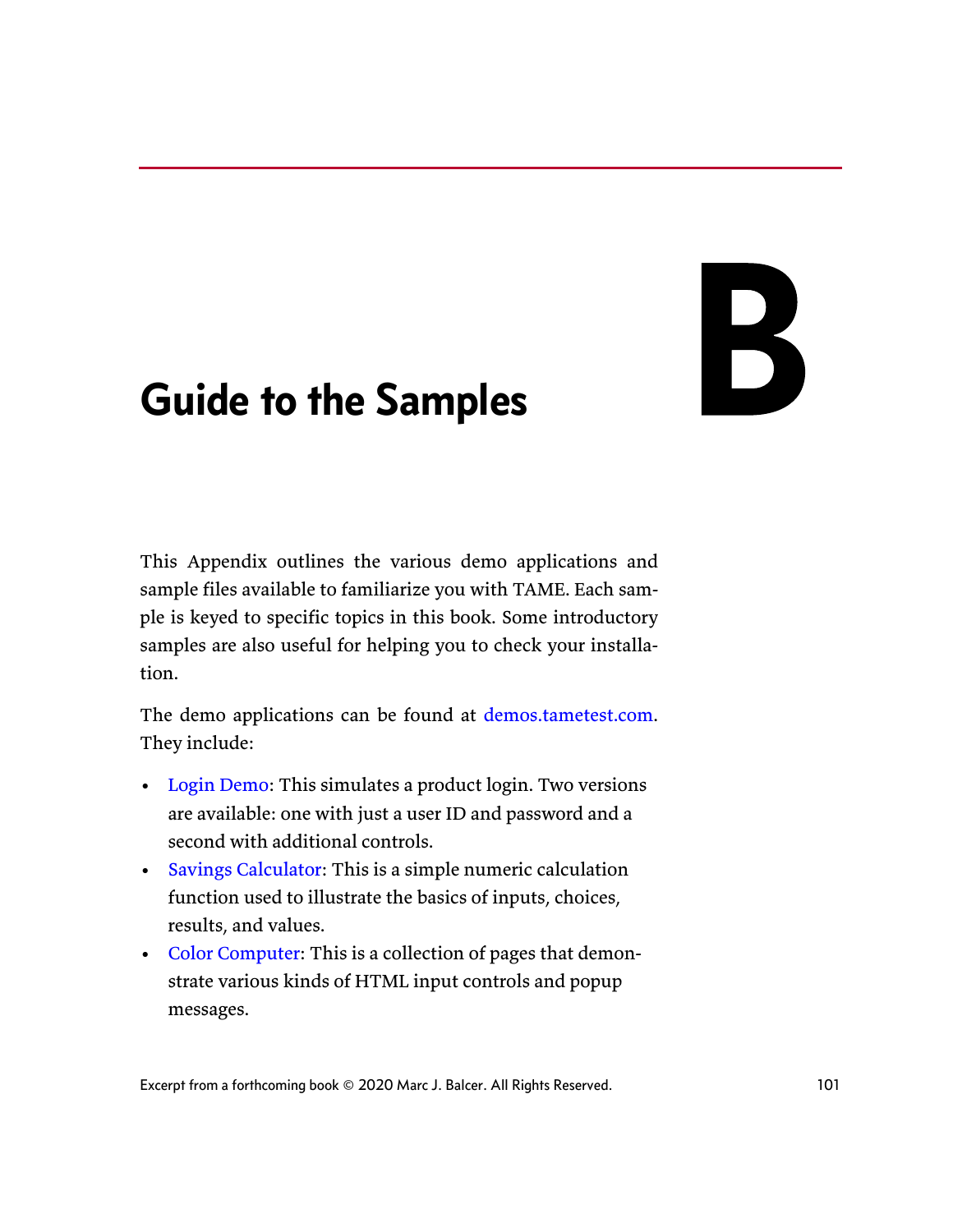• [Triangle Oracle](#page-12-0): This is the classic Triangle problem from Glen Myers's *Art of Software Testing*.

Each demo application will have links to the various sample downloads available for TAME and Selenium IDE.

*Please note that since these applications are intended for use in software testing training, all have bugs and you will not receive any rewards for finding these bugs (other than the satisfaction of knowing that you are developing your skills as a good software tester).*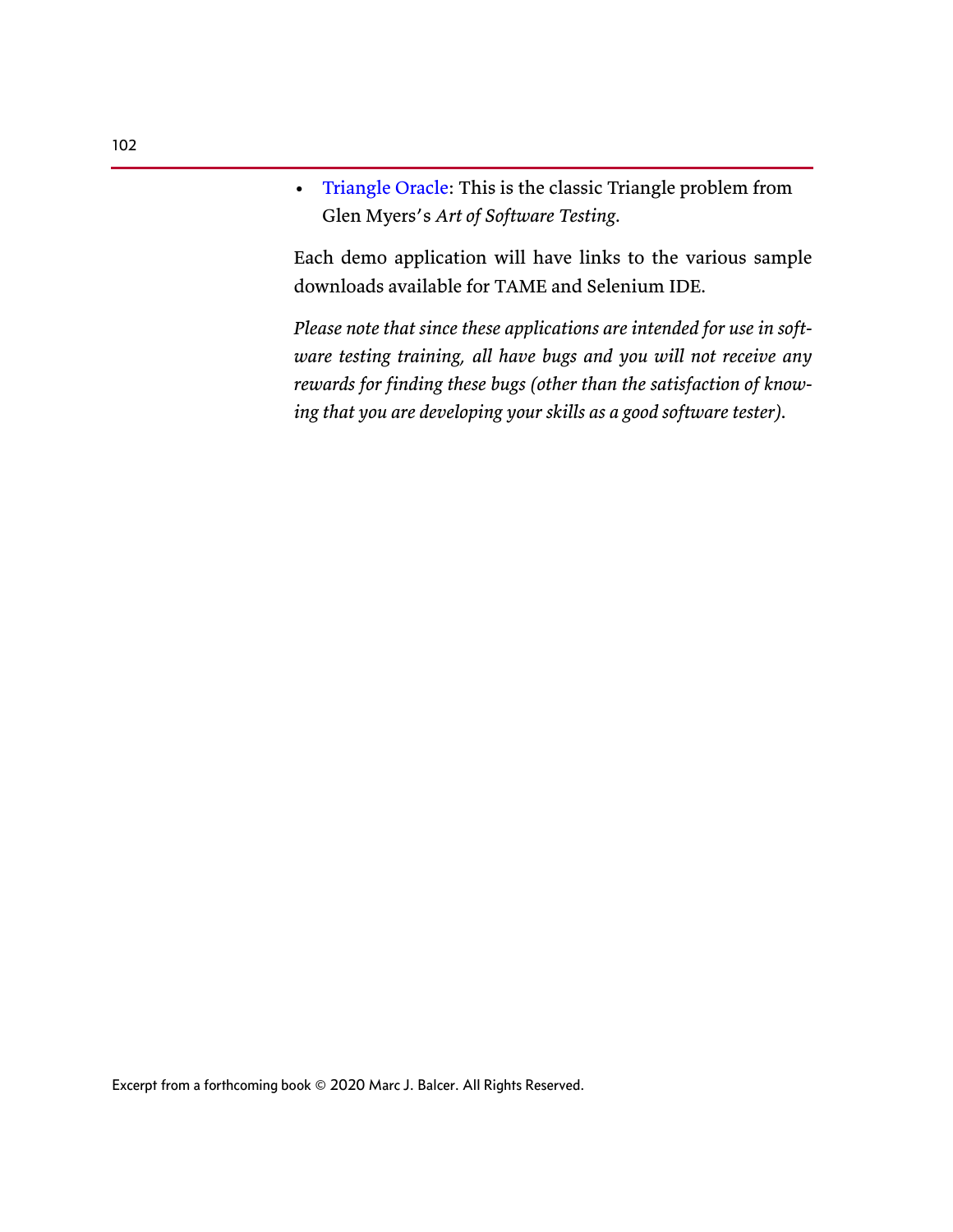# <span id="page-2-0"></span>Login Demo

The Login Demo simulates a product login.

| Log in                                              | $\boldsymbol{\mathsf{x}}$ |
|-----------------------------------------------------|---------------------------|
| Enter your user ID (email address)<br>and password. |                           |
| gary@tametest.net                                   |                           |
| Password                                            | 圣                         |
| Log in                                              |                           |
|                                                     |                           |

It has two hard-coded known users:

- a user in good standing user ID gary@tametest.net / password Test.123
- a locked out user user ID larry@tametest.net / password Test.123

All other user IDs will fail.

# *Procedure*

- 1. Open the site and you will be on the logged out homepage.
- 2. Click the Log In link in the upper right corner
- 3. Enter a good user ID (gary@tametest.net) and correct password (Test.123) in order to log in.
- 4. Once you are logged in you will see that you are on the logged in homepage.
- 5. To log out, click the "Hello" message, then click Log Out.

# *Variations*

There are two versions of the login demo: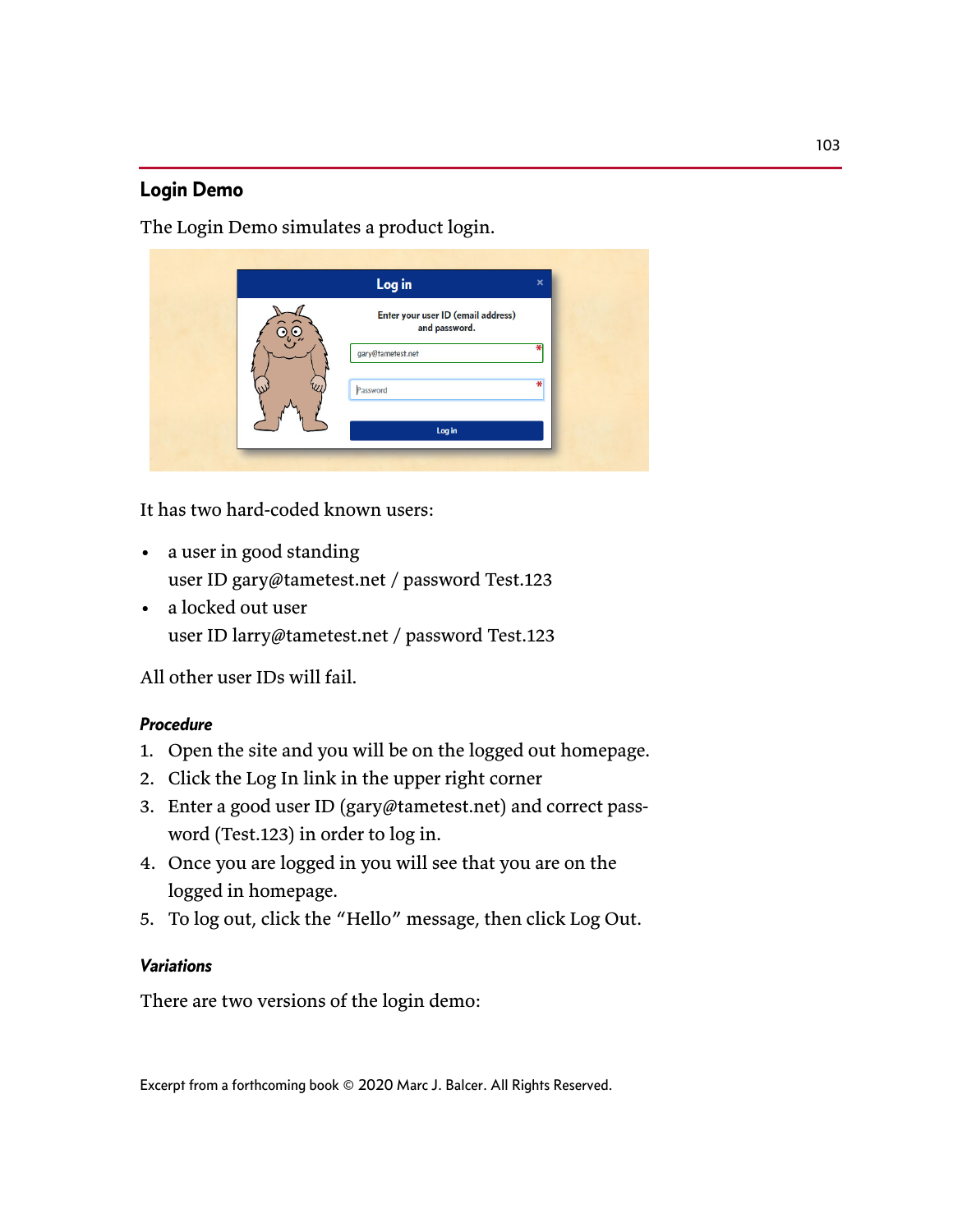- login.demos.tametest.com This example has only the User ID and Password inputs.
- loginplus.demos.tametest.com This version has been enhanced to include a Remember Me checkbox, a Forgot Password button, and a Register link. Note that the Forgot and Register pages do not work.

Note that if you are on a small browser (e.g. a smartphone or simulator) you will need to click a small "hamburger menu" in the upper right corner before clicking the Log In or Log Out links.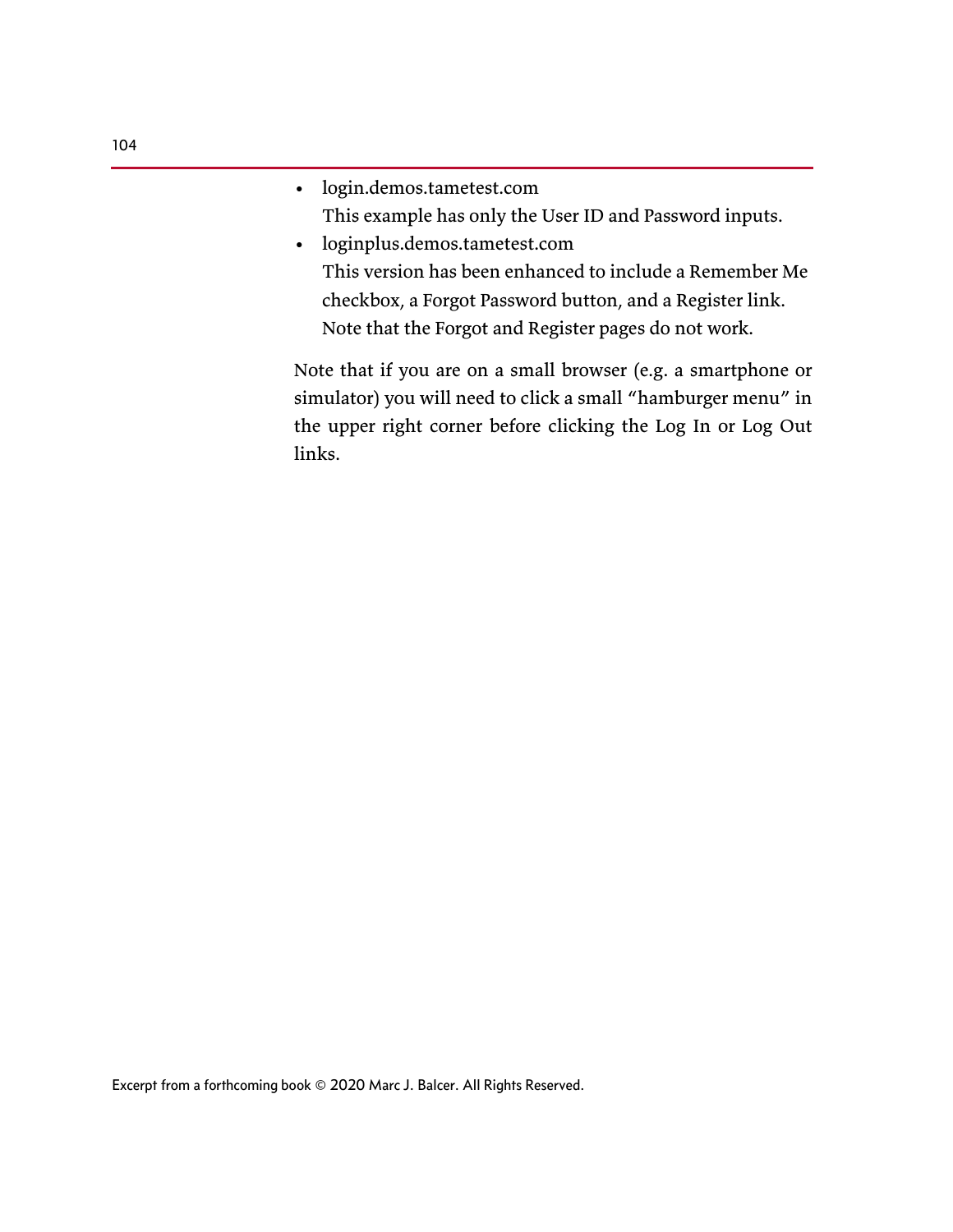# <span id="page-4-0"></span>Savings Calculator

The Savings Calculator is a simple numeric function, similar to the kind of problem given in introductory computer science classes.

| tame<br><b>DEMOS</b>                                |                                                     |  |  |
|-----------------------------------------------------|-----------------------------------------------------|--|--|
| <b>Savings Calculator</b>                           |                                                     |  |  |
| Figure how long it will take to save toward a goal. |                                                     |  |  |
| <b>Savings Goal</b><br>10000                        | To save \$10,000.00<br>make 40 deposits of \$250.00 |  |  |
| ₩<br><b>Deposit Amount</b><br>250                   |                                                     |  |  |
| Compute<br><b>Clear</b>                             |                                                     |  |  |

The premise of the calculator is this:

*Suppose you want to save toward a goal-a vacation, a gift, new furniture, or a car. This simple program will tell you how long you will need to make regular deposits in order to accumulate that goal.*

While this problem is ostensibly no more complex than a division, there are a number of subtle complexities that can lead to many test cases and some hidden bugs.

# *Procedure*

- 1. Enter your goal and the amount of money that you can regularly deposit.
- 2. The calculator will then tell you how many deposits you will need to make in order to achieve your goal.

# *Limitations*

1. The calculator does not ask about the frequency of the deposit-whether it is weekly, monthly, etc. Therefore it cannot tell you the date by which you will achieve your goal.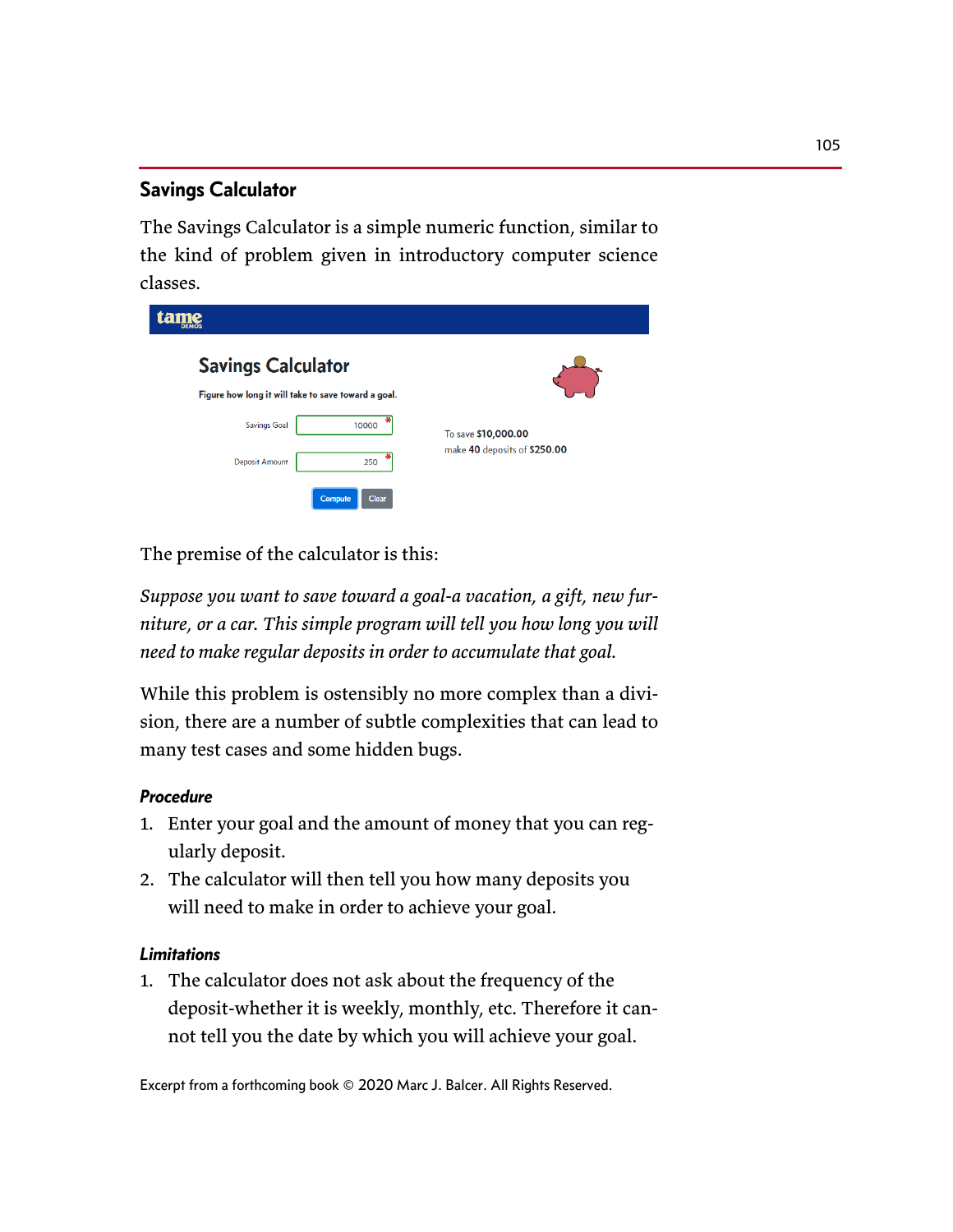2. The calculator does not consider money that you have already saved (a "starting balance").

#### *Variations*

A "daily build" version (savings.daily.tametest.com) is partway through implementation of an enhancement (user story):

*Add a starting balance that represents money already saved toward the goal. The number of deposits required to achieve the goal will be reduced by the starting balance.*

- 1. Enter your goal and the amount of money that you can regularly deposit.
- 2. If you already have some money saved toward the goal, enter that as your Starting Balance.
- 3. The calculator will then tell you how many deposits you will need to make (remain to be made) in order to achieve your goal.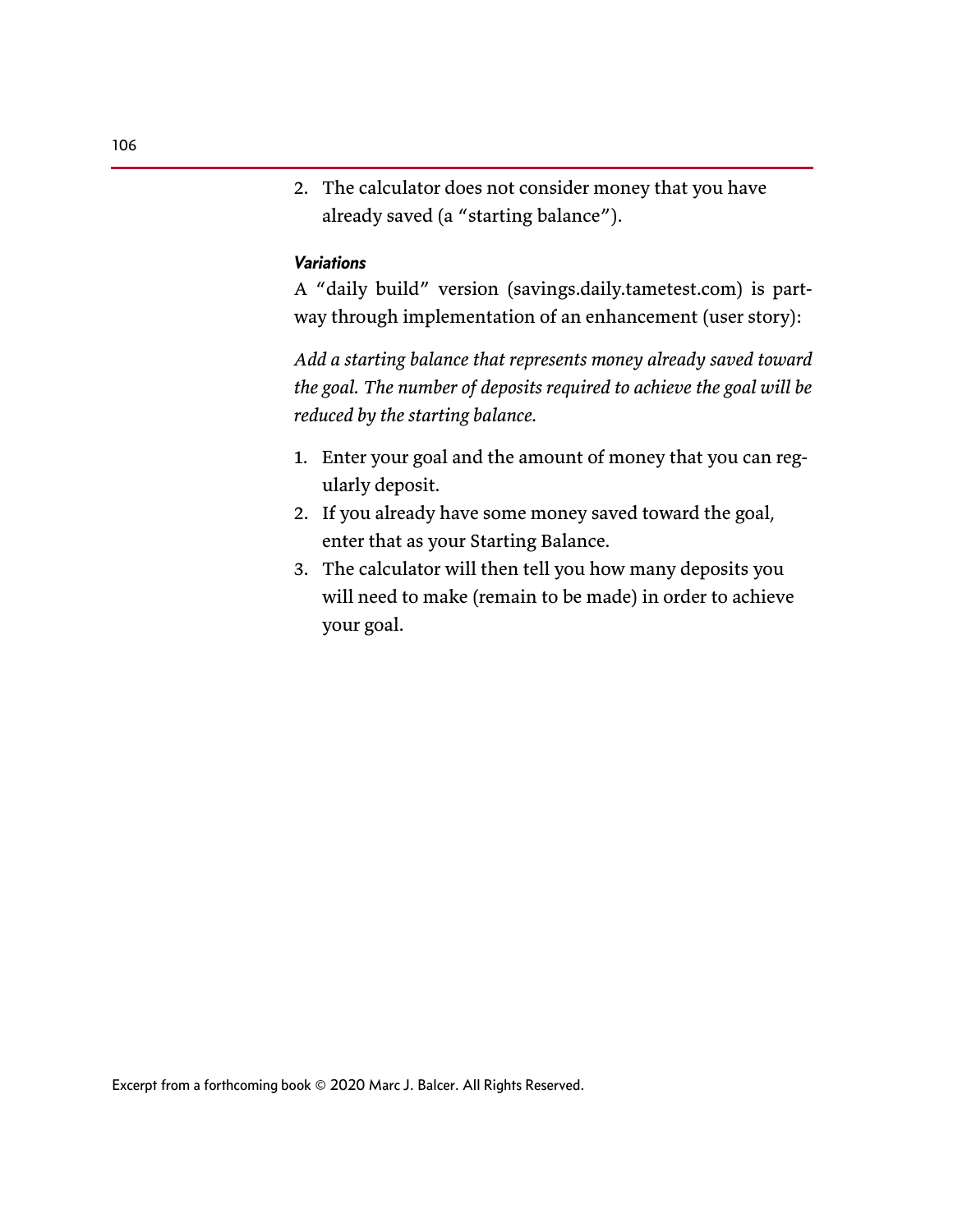# <span id="page-6-0"></span>Color Computer

The Color Computer is a collection of applications used to demonstrate how to automated various HTML controls and JavaScript popups.

#### *Complementary Color Computer*

Figure out the color that's opposite on the color wheel. See how to automate a drop-down list (a.k.a. a Select or Combo Box).



Select a color from the dropdown list. The app will then display the complementary color.

[For more information on the concept of complementary colors,](https://en.wikipedia.org/wiki/Complementary_colors) [see](https://en.wikipedia.org/wiki/Complementary_colors) https://en.wikipedia.org/wiki/Complementary\_colors.

#### *Combine Pigments*

Figure out the color produced by mixing different primary color pigments. See how to automate independent checkboxes.

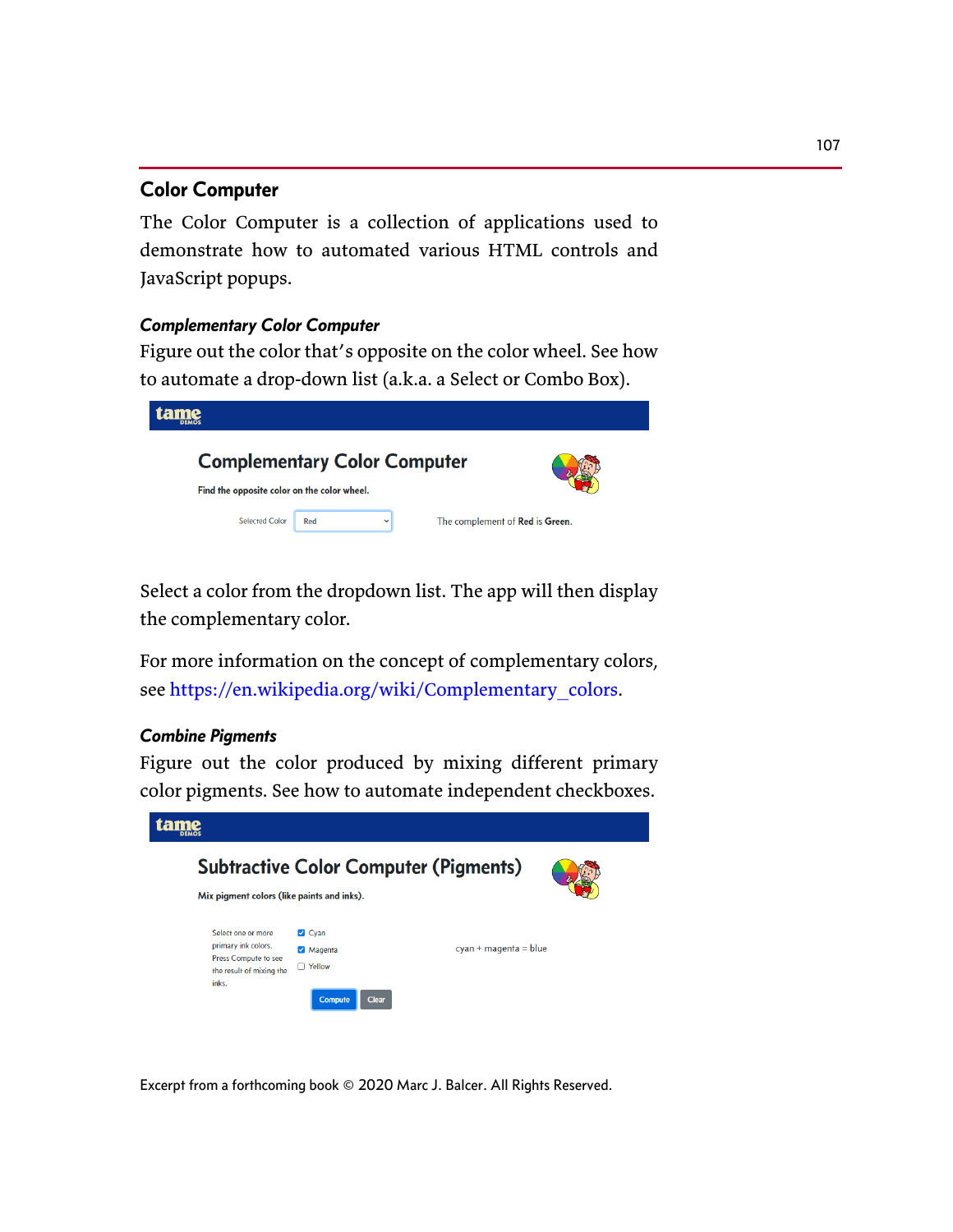Select one or more primary colors by checking the boxes next to the color names. Press Compute to see the result. Press Clear to un-check all three checkboxes and to clear the result.

For more information on the theory of pigment mixing see [https://en.wikipedia.org/wiki/Subtractive\\_color.](https://en.wikipedia.org/wiki/Subtractive_color)

#### *Combine Lights*

Understand the RGB color model by combining colored lights.



Select one or more primary colors as follows:

- Click a color to make that color the only selection
- Control-Click a color (hold down the Control key and click the mouse) to select an unselected color or to de-select a selected color. Control-Click lets you select more than one color.
- Shift-click a color to select all colors in the range between the previously selected color and the one under the mouse.

Press Compute to see the result. Press Clear to de-select all three choices and to clear the result.

For more information on the theory of combining light colors see [https://en.wikipedia.org/wiki/Additive\\_color.](https://en.wikipedia.org/wiki/Additive_color)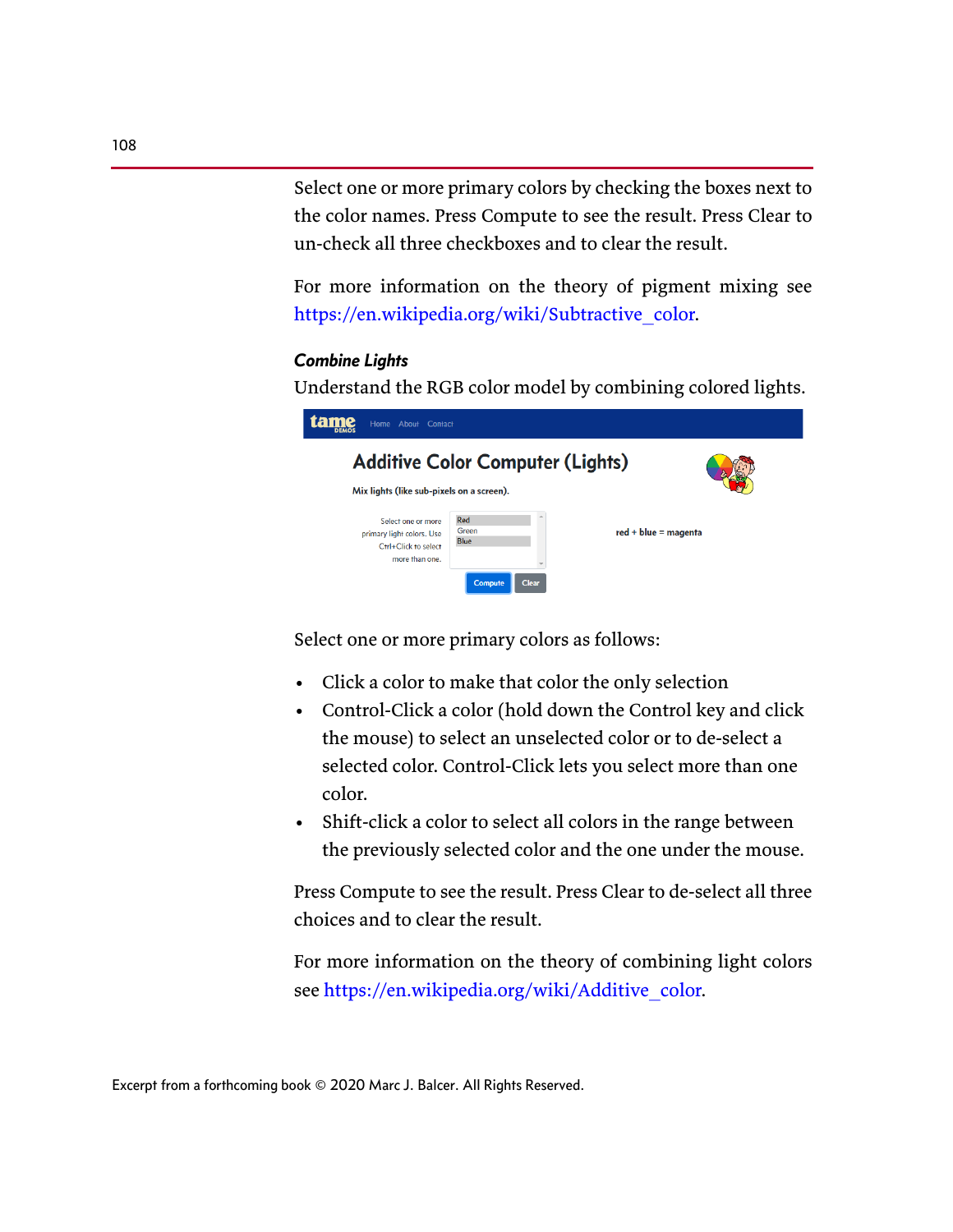#### *Color Format Representations*

See how a color is represented in many numeric formats.



Click one of the radio buttons and press Compute to see how the TAME Demo blue color (the color at the top of the page) is represented.

For more information on how colors can be represented see <https://www.w3schools.com/colors/default.asp>.

# *Pop Up Play*

The JavaScript language contains a few different methods for creating pop-up messages and dialogs in webpages. This app demonstrates the three kinds of pop-ups.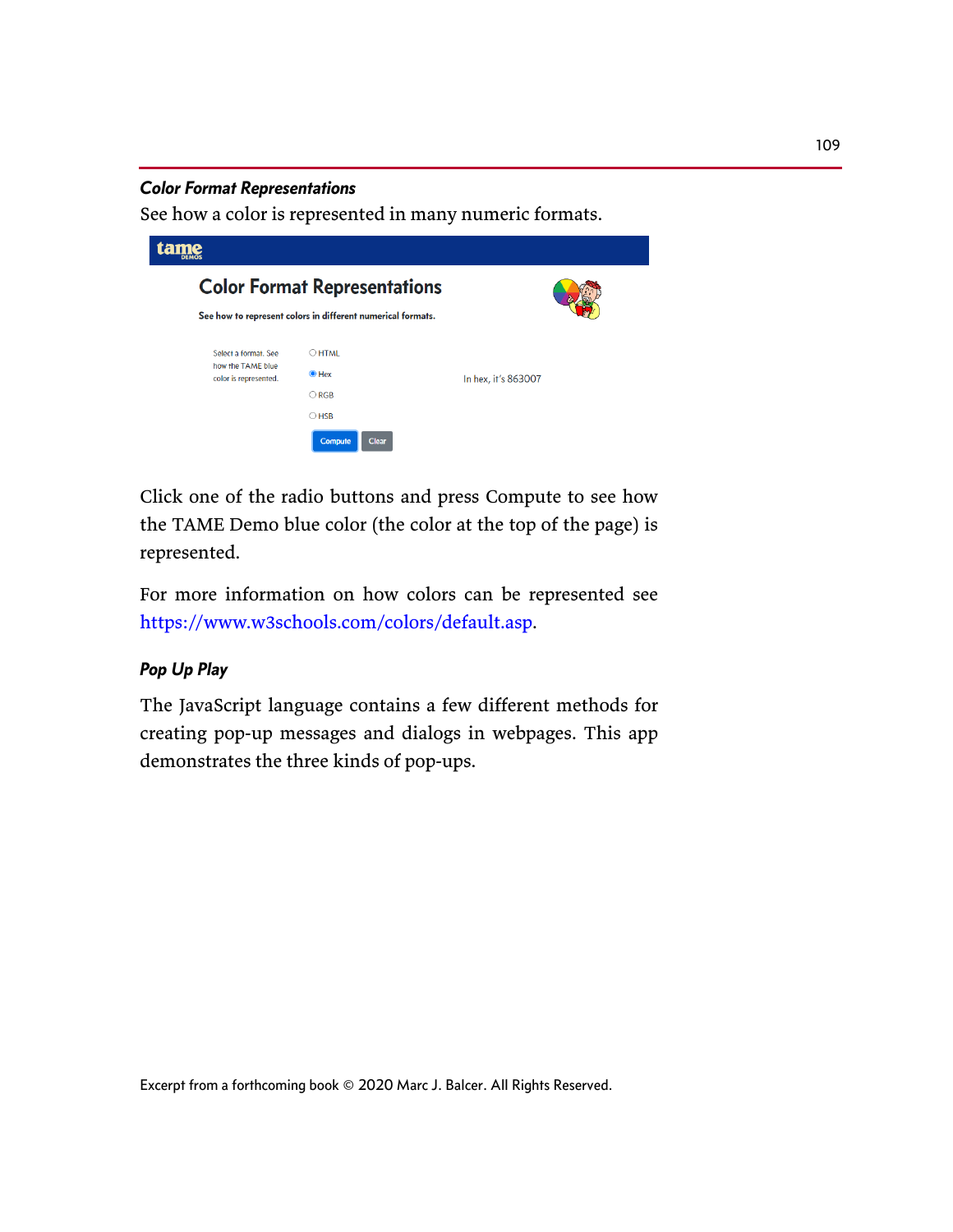*Simple alert:* The JavaScript *alert* displays a popup that is dismissed (closed) by clicking the OK button or pressing the ESC (Escape) or Enter keys.



Just click OK or press the ESC key or Enter key to dismiss the popup.

Reference:

[https://www.w3schools.com/jsref/met\\_win\\_alert.asp](https://www.w3schools.com/jsref/met_win_alert.asp)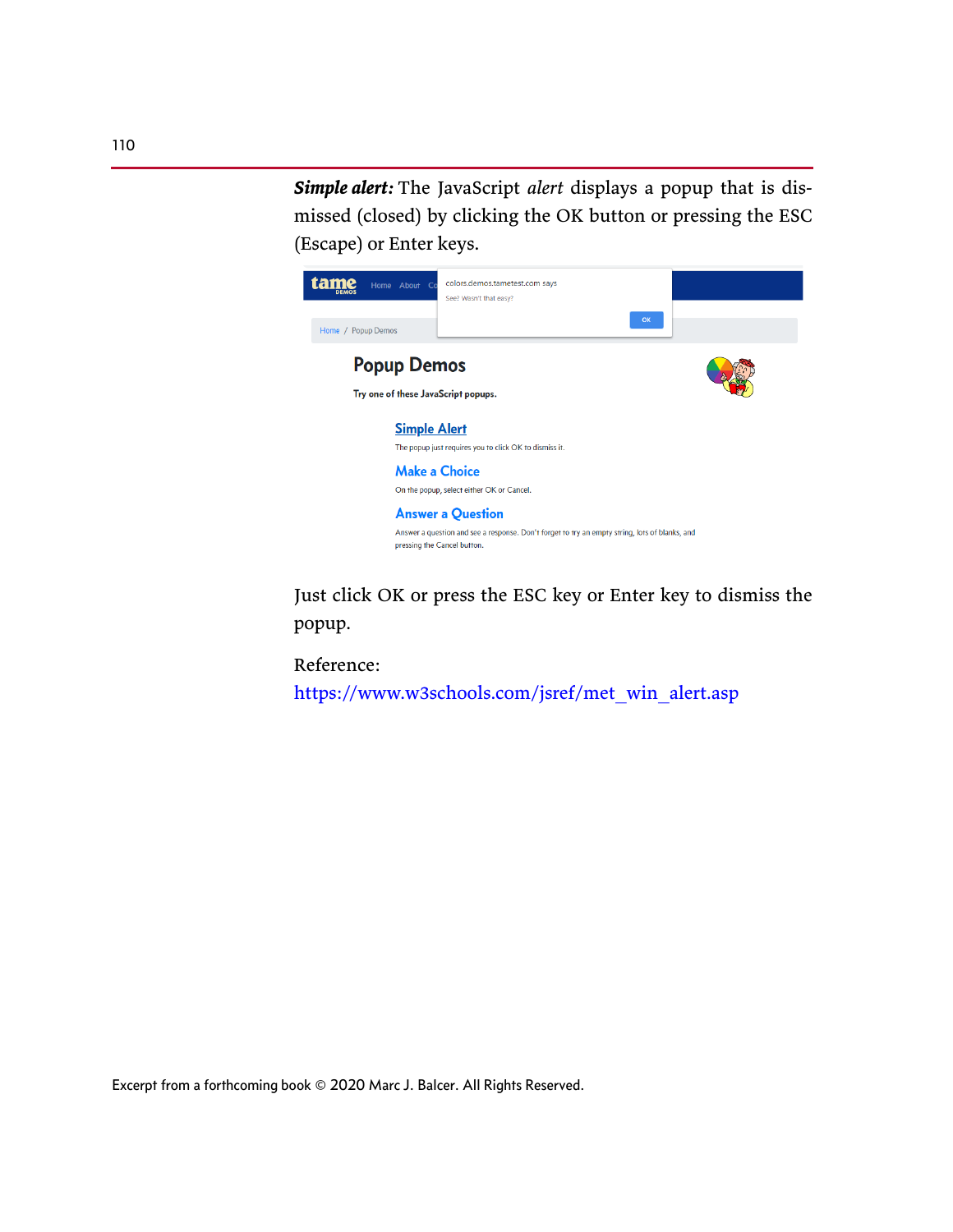*Make a Choice:* The JavaScript *confirm* displays a popup with a message that is dismissed by either clicking an OK or a Cancel button.



Click either the OK or Cancel buttons to submit your answer. Then you will get a subsequent popup based upon your initial response. Click OK to dismiss that second popup.

#### Reference:

[https://www.w3schools.com/jsref/met\\_win\\_confirm.asp](https://www.w3schools.com/jsref/met_win_confirm.asp)

*Answer a question:* The JavaScript *prompt* displays a popup that lets the user enter text. Clicking the OK button submits the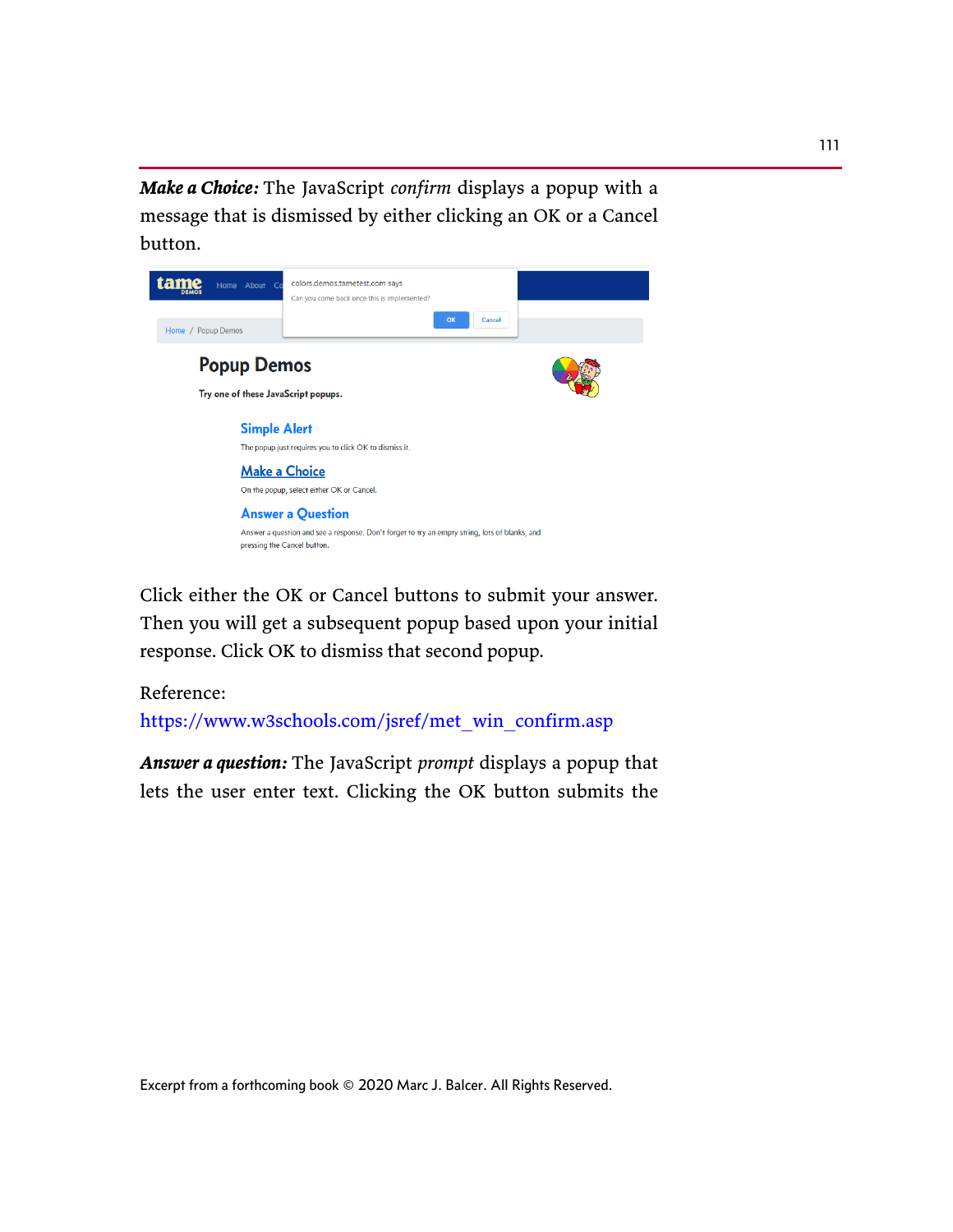text; clicking Cancel closes the popup but does not submit the text.



Enter something into the text box. Click OK and then the next text box will display your entry. If you enter nothing or click Cancel then you will receive a different message.

Reference:

[https://www.w3schools.com/jsref/met\\_win\\_prompt.asp](https://www.w3schools.com/jsref/met_win_prompt.asp)